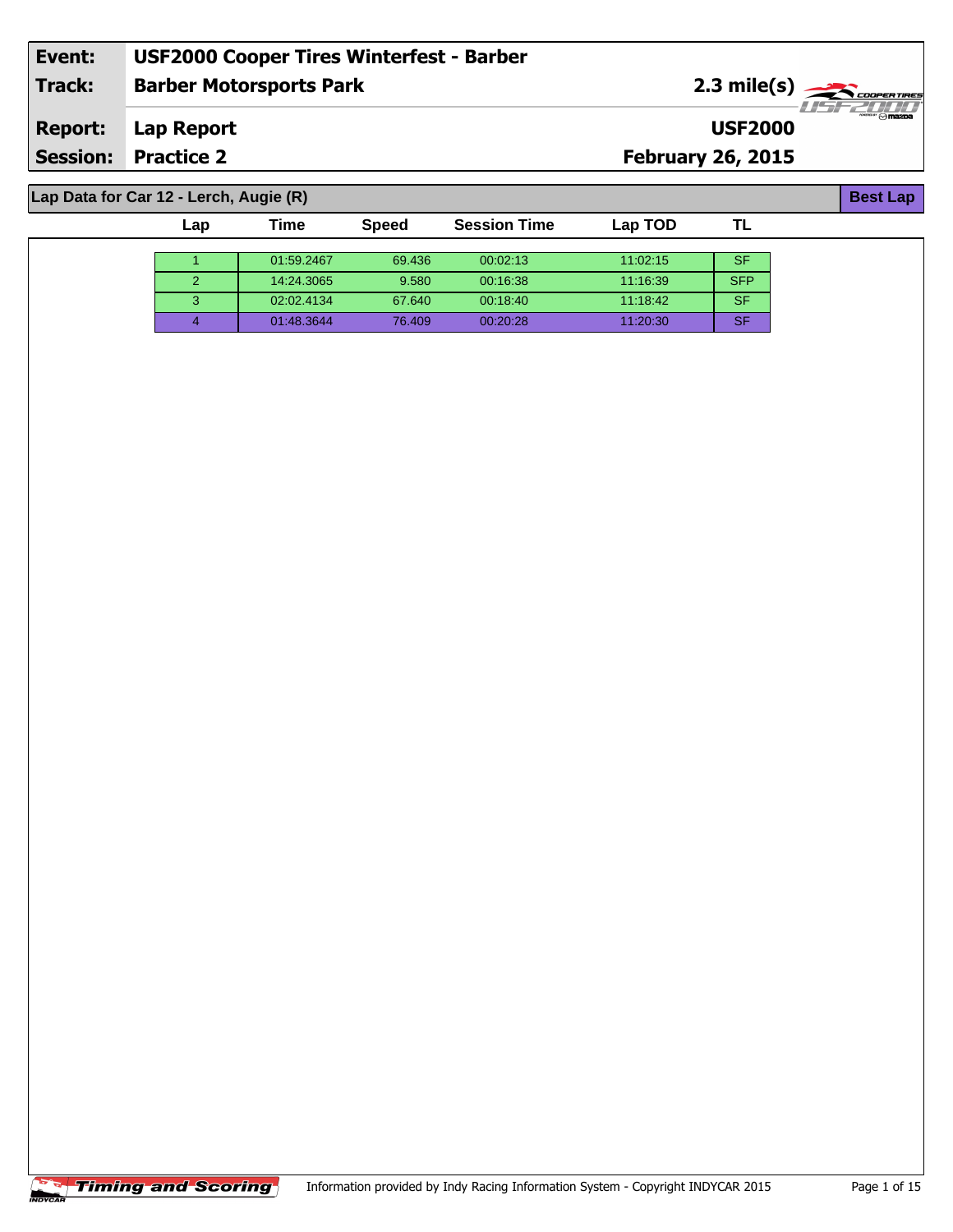| Event:         | <b>USF2000 Cooper Tires Winterfest - Barber</b> |                          |                                                                                                                                                                                                                                                                                                                                                     |
|----------------|-------------------------------------------------|--------------------------|-----------------------------------------------------------------------------------------------------------------------------------------------------------------------------------------------------------------------------------------------------------------------------------------------------------------------------------------------------|
| Track:         | <b>Barber Motorsports Park</b>                  |                          | $2.3 \text{ mile(s)}$<br>71515211111                                                                                                                                                                                                                                                                                                                |
| <b>Report:</b> | Lap Report                                      | <b>USF2000</b>           | $\begin{picture}(180,10) \put(0,0){\line(1,0){10}} \put(10,0){\line(1,0){10}} \put(10,0){\line(1,0){10}} \put(10,0){\line(1,0){10}} \put(10,0){\line(1,0){10}} \put(10,0){\line(1,0){10}} \put(10,0){\line(1,0){10}} \put(10,0){\line(1,0){10}} \put(10,0){\line(1,0){10}} \put(10,0){\line(1,0){10}} \put(10,0){\line(1,0){10}} \put(10,0){\line($ |
|                | <b>Session: Practice 2</b>                      | <b>February 26, 2015</b> |                                                                                                                                                                                                                                                                                                                                                     |
|                |                                                 |                          |                                                                                                                                                                                                                                                                                                                                                     |
|                | Lap Data for Car 14 - Stephens, Michai (R)      |                          | <b>Best Lap</b>                                                                                                                                                                                                                                                                                                                                     |

| Lap | Time       | <b>Speed</b> | <b>Session Time</b> | Lap TOD  |            |
|-----|------------|--------------|---------------------|----------|------------|
|     | 01:54.9904 | 72.006       | 00:02:01            | 11:02:02 | <b>SF</b>  |
|     | 01:39.8872 | 82.894       | 00:03:41            | 11:03:42 | <b>SF</b>  |
| з   | 12:44.3786 | 10.832       | 00:16:25            | 11:16:27 | <b>SFP</b> |
| 4   | 02:11.8243 | 62.811       | 00:18:37            | 11:18:38 | <b>SF</b>  |

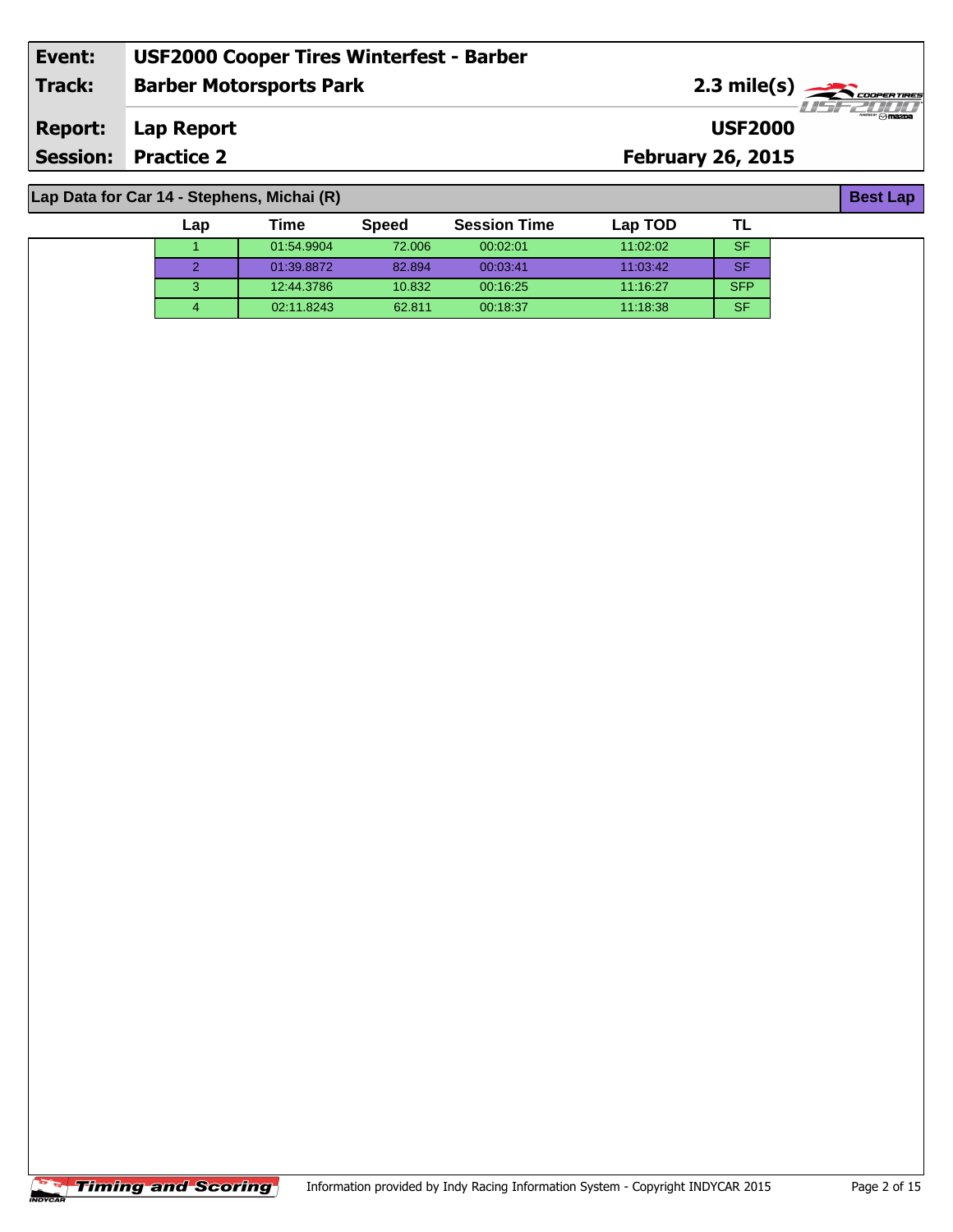| Event:          | <b>USF2000 Cooper Tires Winterfest - Barber</b> |             |              |                     |                          |                           |                         |
|-----------------|-------------------------------------------------|-------------|--------------|---------------------|--------------------------|---------------------------|-------------------------|
| <b>Track:</b>   | <b>Barber Motorsports Park</b>                  |             |              |                     |                          | 2.3 mile(s) $\frac{1}{2}$ | <b>COOPERTIRES</b>      |
| <b>Report:</b>  | <b>Lap Report</b>                               |             |              |                     |                          | <b>USF2000</b>            | $\frac{1}{2}$ of mazina |
| <b>Session:</b> | <b>Practice 2</b>                               |             |              |                     | <b>February 26, 2015</b> |                           |                         |
|                 | Lap Data for Car 16 - Dayson, James             |             |              |                     |                          |                           | <b>Best Lap</b>         |
|                 | Lap                                             | <b>Time</b> | <b>Speed</b> | <b>Session Time</b> | Lap TOD                  | <b>TL</b>                 |                         |
|                 | $\mathbf{1}$                                    | 02:08.5038  | 64.434       | 00:02:27            | 11:02:28                 | SF                        |                         |
|                 |                                                 |             |              |                     |                          |                           |                         |
|                 |                                                 |             |              |                     |                          |                           |                         |
|                 |                                                 |             |              |                     |                          |                           |                         |
|                 |                                                 |             |              |                     |                          |                           |                         |
|                 |                                                 |             |              |                     |                          |                           |                         |
|                 |                                                 |             |              |                     |                          |                           |                         |
|                 |                                                 |             |              |                     |                          |                           |                         |
|                 |                                                 |             |              |                     |                          |                           |                         |
|                 |                                                 |             |              |                     |                          |                           |                         |
|                 |                                                 |             |              |                     |                          |                           |                         |
|                 |                                                 |             |              |                     |                          |                           |                         |
|                 |                                                 |             |              |                     |                          |                           |                         |
|                 |                                                 |             |              |                     |                          |                           |                         |
|                 |                                                 |             |              |                     |                          |                           |                         |
|                 |                                                 |             |              |                     |                          |                           |                         |
|                 |                                                 |             |              |                     |                          |                           |                         |
|                 |                                                 |             |              |                     |                          |                           |                         |
|                 |                                                 |             |              |                     |                          |                           |                         |
|                 |                                                 |             |              |                     |                          |                           |                         |
|                 |                                                 |             |              |                     |                          |                           |                         |
|                 |                                                 |             |              |                     |                          |                           |                         |
|                 |                                                 |             |              |                     |                          |                           |                         |
|                 |                                                 |             |              |                     |                          |                           |                         |
|                 |                                                 |             |              |                     |                          |                           |                         |
|                 |                                                 |             |              |                     |                          |                           |                         |
|                 |                                                 |             |              |                     |                          |                           |                         |
|                 |                                                 |             |              |                     |                          |                           |                         |
|                 |                                                 |             |              |                     |                          |                           |                         |
|                 |                                                 |             |              |                     |                          |                           |                         |
|                 |                                                 |             |              |                     |                          |                           |                         |

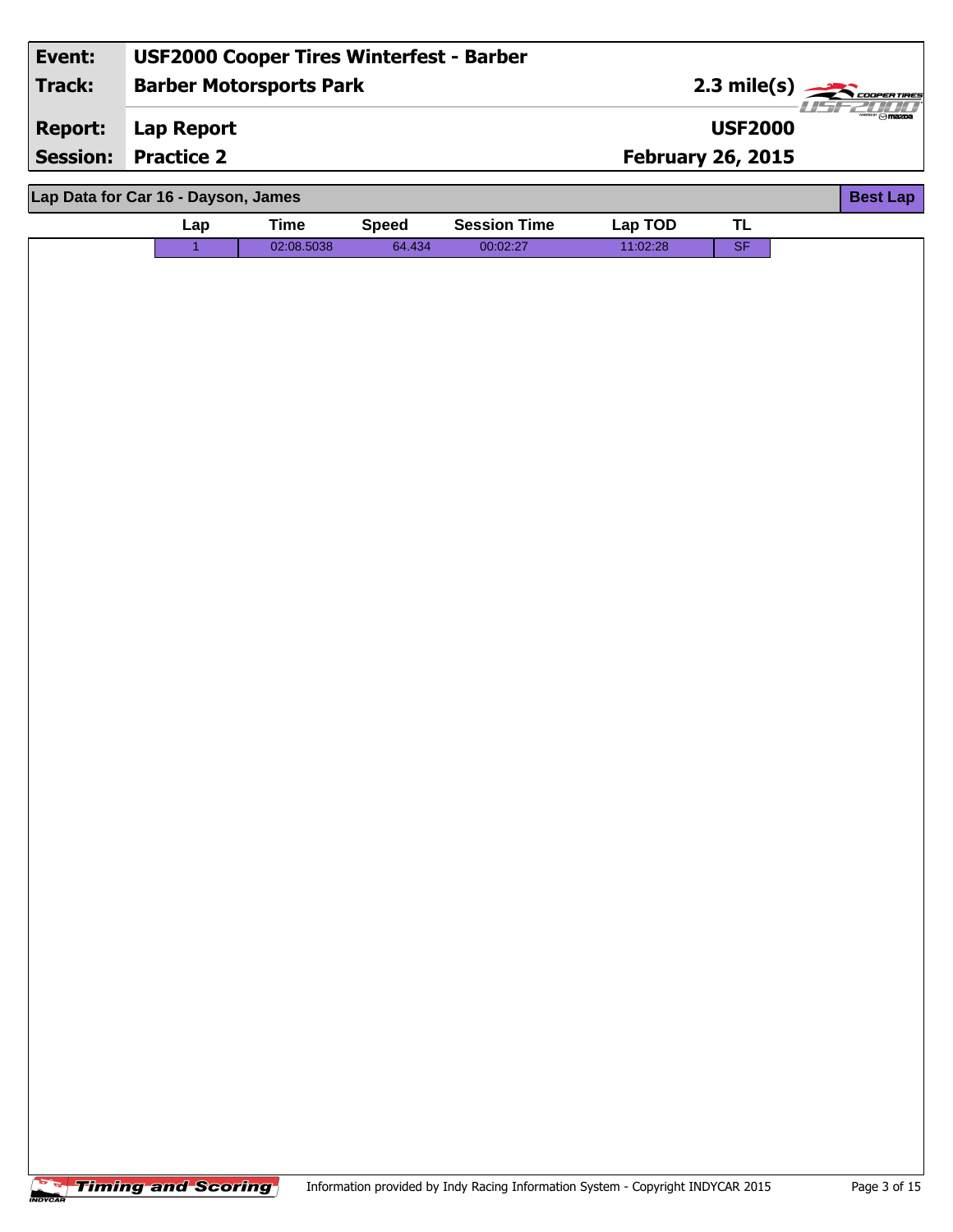| Event:          | <b>USF2000 Cooper Tires Winterfest - Barber</b> |                          |                  |
|-----------------|-------------------------------------------------|--------------------------|------------------|
| Track:          | <b>Barber Motorsports Park</b>                  |                          |                  |
| Report:         | Lap Report                                      | <b>USF2000</b>           | $\sqrt{n}$ mazpa |
| <b>Session:</b> | <b>Practice 2</b>                               | <b>February 26, 2015</b> |                  |
|                 |                                                 |                          |                  |

 03:13.6694 42.753 00:03:19 11:03:21 SFP 13:04.2747 10.558 00:16:23 11:16:25 SFP 01:55.7828 71.513 00:18:19 11:18:21 SF 01:41.3869 81.667 00:20:00 11:20:02 SF

**Lap Time Speed Session Time Lap TOD**

**Lap Data for Car 17 - Franzoni, Victor**

| Best Lap |
|----------|
|----------|

|            | <b>Timing and Scoring</b> | Information provided by Indy Racing Information S |
|------------|---------------------------|---------------------------------------------------|
| <b>CAR</b> |                           |                                                   |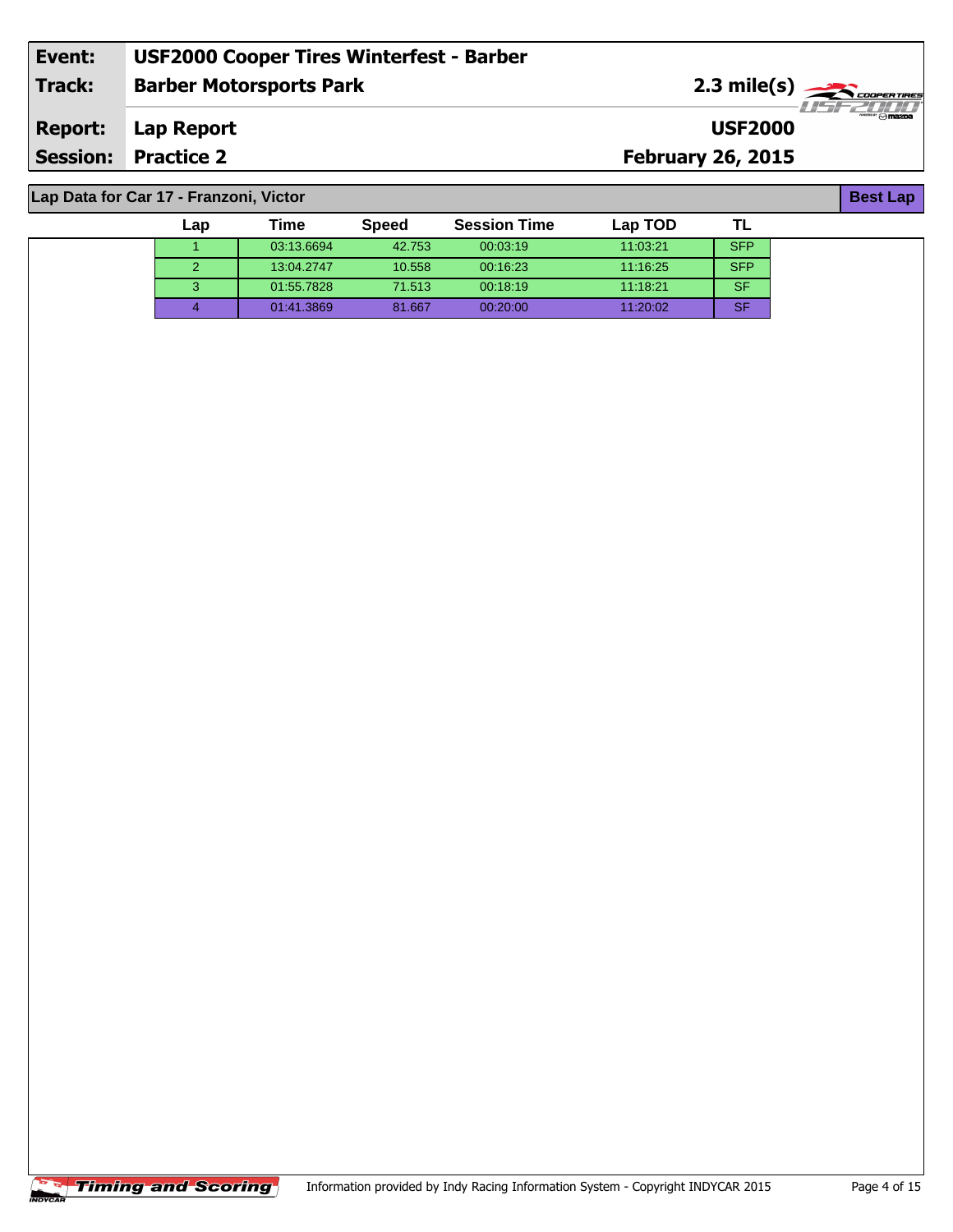| Event:          | <b>USF2000 Cooper Tires Winterfest - Barber</b> |                          |                |
|-----------------|-------------------------------------------------|--------------------------|----------------|
| Track:          | <b>Barber Motorsports Park</b>                  |                          |                |
| <b>Report:</b>  | Lap Report                                      | <b>USF2000</b>           | $\Theta$ mazpa |
| <b>Session:</b> | <b>Practice 2</b>                               | <b>February 26, 2015</b> |                |
|                 |                                                 |                          |                |

 01:35.3410 86.846 00:03:26 11:03:27 SF 14:51.5970 9.287 00:18:17 11:18:19 SF 01:42.8956 80.470 00:20:00 11:20:02 SF 01:39.5676 83.160 00:21:40 11:21:41 SF

**Lap Time Speed Session Time Lap TOD**

**Lap Data for Car 2 - Jamin, Nico**

| <b>Best Lap</b> |
|-----------------|
|-----------------|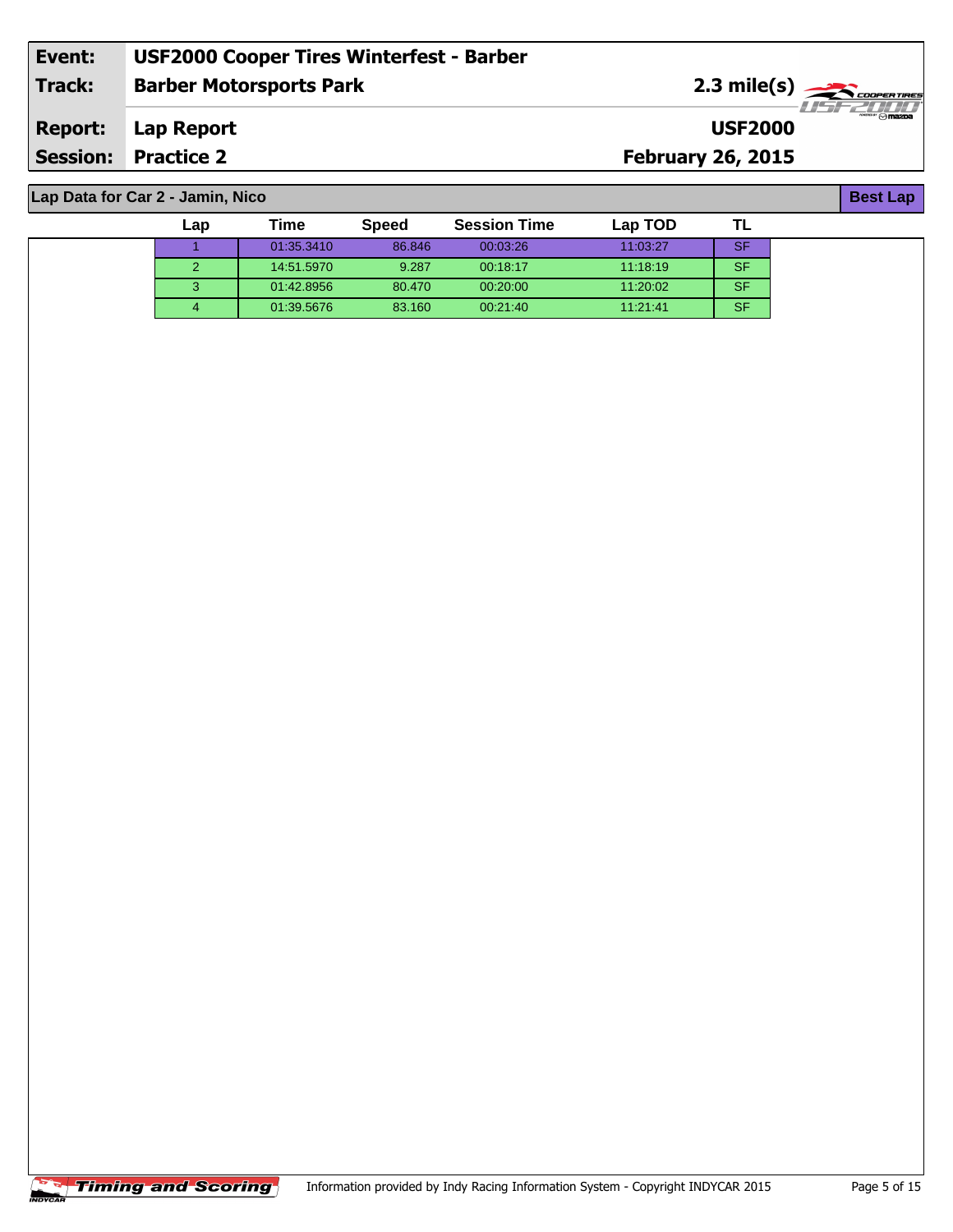| Event:          | <b>USF2000 Cooper Tires Winterfest - Barber</b> |                                       |
|-----------------|-------------------------------------------------|---------------------------------------|
| Track:          | <b>Barber Motorsports Park</b>                  | 2.3 mile(s)                           |
| <b>Report:</b>  | Lap Report                                      | $-$ " $\odot$ mazpa<br><b>USF2000</b> |
| <b>Session:</b> | <b>Practice 2</b>                               | <b>February 26, 2015</b>              |
|                 |                                                 |                                       |

| Lap Data for Car 22 - Eidson, Jake |     |            |              |                     |          |           | <b>Best Lap</b> |
|------------------------------------|-----|------------|--------------|---------------------|----------|-----------|-----------------|
|                                    | Lap | Time       | <b>Speed</b> | <b>Session Time</b> | Lap TOD  | TL        |                 |
|                                    |     | 01:40.7229 | 82.206       | 00:19:59            | 11:20:00 | <b>SF</b> |                 |
|                                    | ົ   | 01:37.4513 | 84.966       | 00:21:36            | 11:21:38 | <b>SF</b> |                 |
|                                    |     |            |              |                     |          |           |                 |
|                                    |     |            |              |                     |          |           |                 |

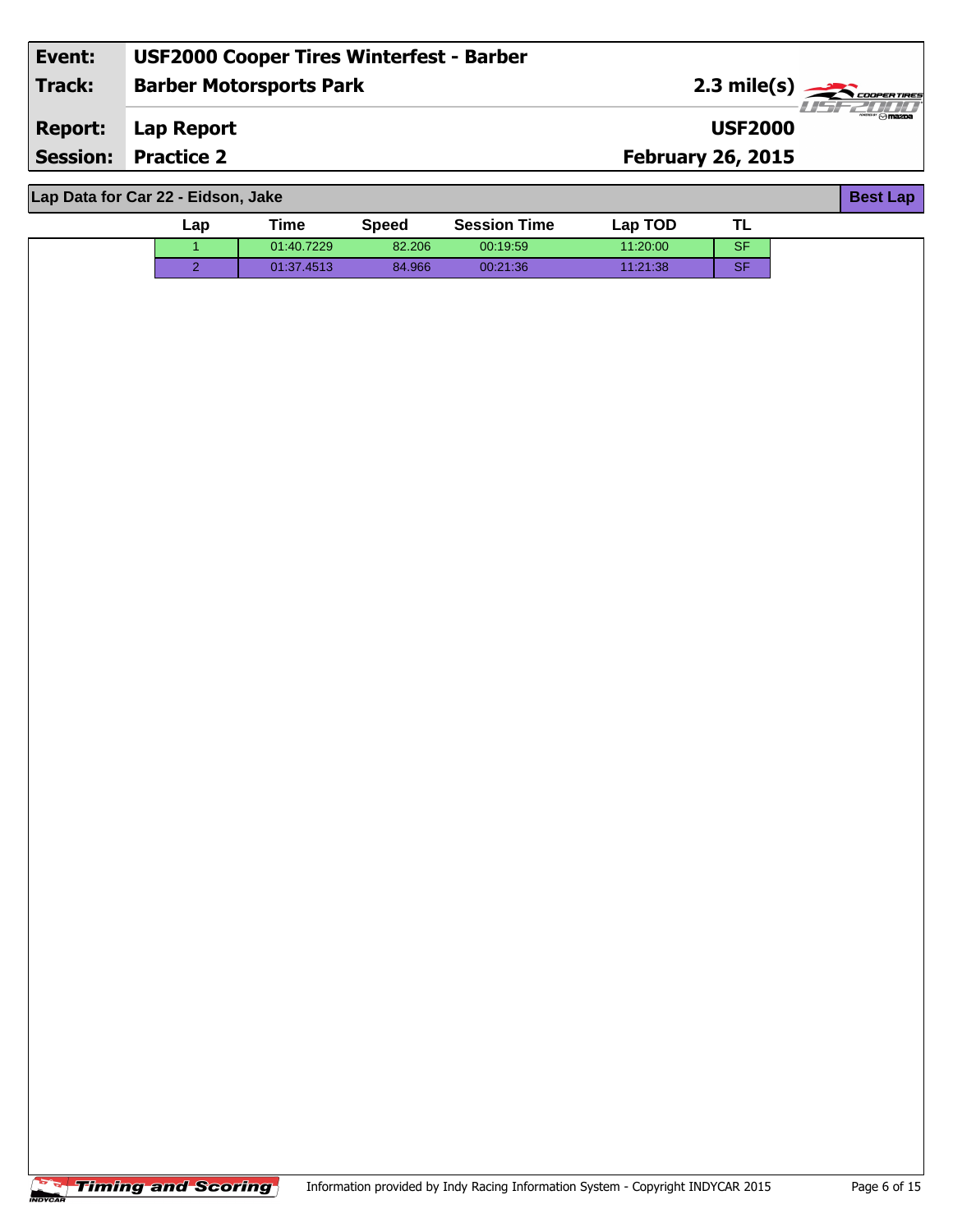| Event:  | <b>USF2000 Cooper Tires Winterfest - Barber</b> |                                                         |
|---------|-------------------------------------------------|---------------------------------------------------------|
| Track:  | <b>Barber Motorsports Park</b>                  | $2.3$ mile(s) $\overbrace{\hspace{2.5cm}}$ coorer TIRES |
| Report: | Lap Report                                      | $''$ $\odot$ mazna<br><b>USF2000</b>                    |
|         | <b>Session: Practice 2</b>                      | <b>February 26, 2015</b>                                |
|         |                                                 |                                                         |

**Lap Data for Car 3 - Telitz, Aaron**

| ∟ap | Time       | <b>Speed</b> | <b>Session Time</b> | Lap TOD  |           |  |
|-----|------------|--------------|---------------------|----------|-----------|--|
|     | 01:34.7667 | 87.372       | 00:03:26            | 11:03:28 | <b>SF</b> |  |
|     | 14:54.2311 | 9.259        | 00:18:20            | 11:18:22 | <b>SF</b> |  |
|     | 01:42.1887 | 81.027       | 00.20.03            | 11:20:04 | <b>SF</b> |  |



**Best Lap**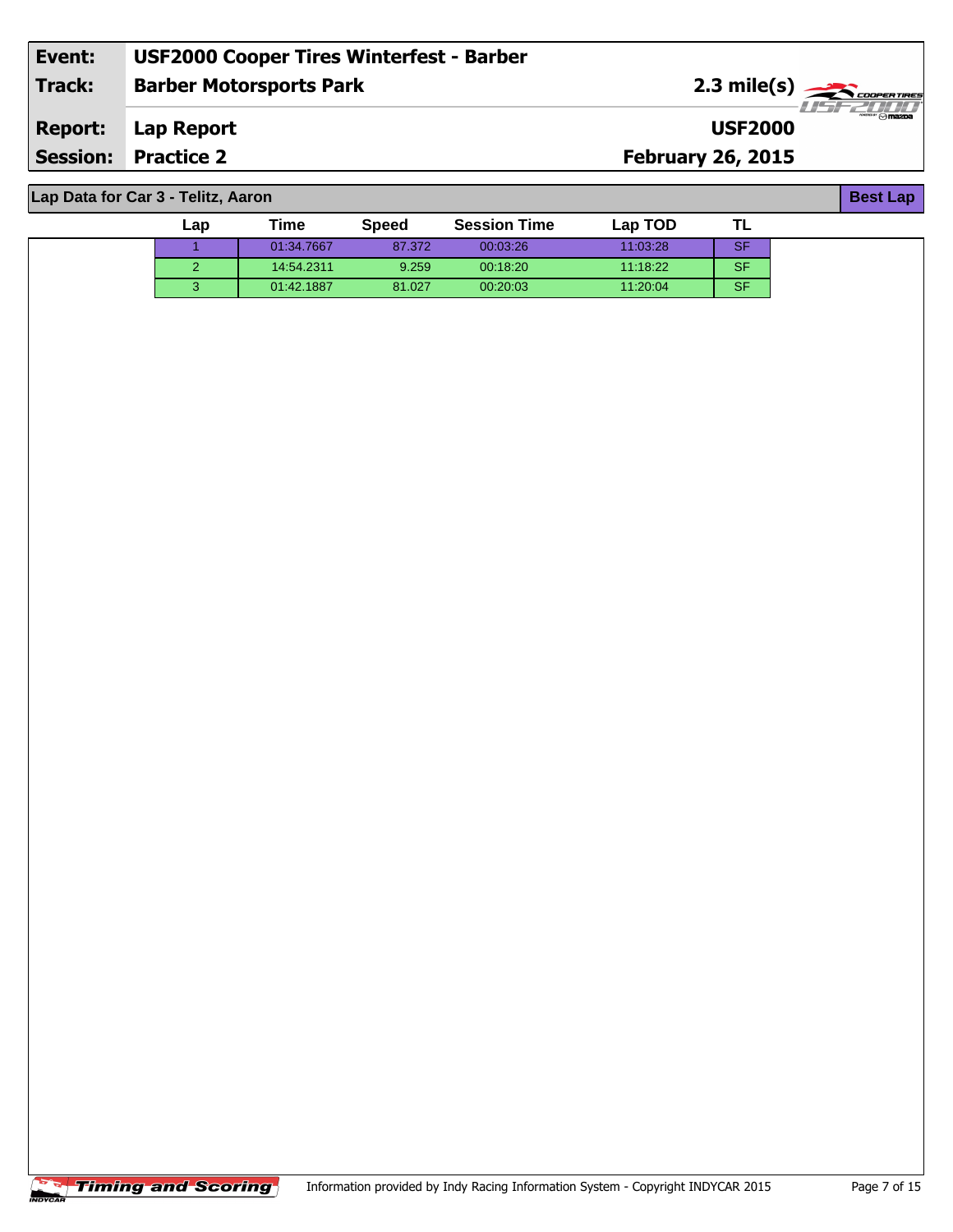| Event:         | <b>USF2000 Cooper Tires Winterfest - Barber</b> |                                                     |
|----------------|-------------------------------------------------|-----------------------------------------------------|
| Track:         | <b>Barber Motorsports Park</b>                  | $2.3 \text{ mile(s)} \longrightarrow \text{COPERT}$ |
| <b>Report:</b> | Lap Report                                      | $\odot$ mazna<br><b>USF2000</b>                     |
|                | <b>Session: Practice 2</b>                      | <b>February 26, 2015</b>                            |
|                |                                                 |                                                     |

1 01:38.1930 84.324 00:04:00 11:04:02 SF 14:11.0106 9.730 00:18:11 11:18:13 SF 01:34.5518 87.571 00:19:46 11:19:47 SF 01:34.3169 87.789 00:21:20 11:21:22 SF

**Lap Time Speed Session Time Lap TOD**

## **Lap Data for Car 33 - Martin, Anthony (R)**

| <b>Timing and Scoring</b><br>Infor |  |
|------------------------------------|--|
|------------------------------------|--|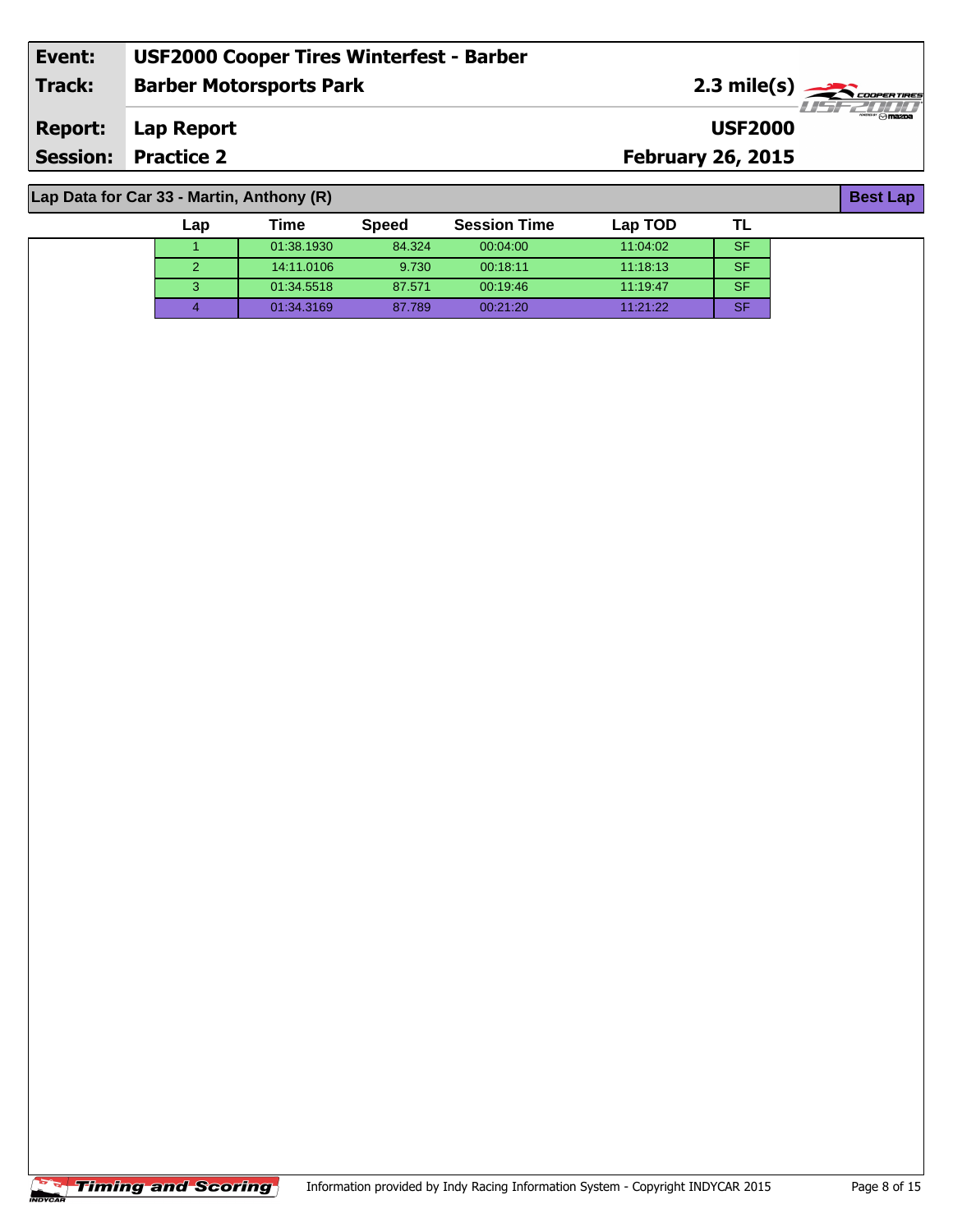| Event:          | <b>USF2000 Cooper Tires Winterfest - Barber</b> |                          |                  |
|-----------------|-------------------------------------------------|--------------------------|------------------|
| Track:          | <b>Barber Motorsports Park</b>                  |                          |                  |
| Report:         | Lap Report                                      | <b>USF2000</b>           | $\sqrt{n}$ mazpa |
| <b>Session:</b> | <b>Practice 2</b>                               | <b>February 26, 2015</b> |                  |
|                 |                                                 |                          |                  |

 01:59.9543 69.026 00:02:12 11:02:13 SF 01:46.9838 77.395 00:03:59 11:04:00 SF 12:31.9647 11.011 00:16:31 11:16:32 SFP 02:02.3631 67.667 00:18:33 11:18:35 SF 01:46.6559 77.633 00:20:20 11:20:21 SF

**Lap Time Speed Session Time Lap TOD**

**Lap Data for Car 6 - Hanratty, Max (R)**

| v.<br>ſ |
|---------|
|         |

|             |  | <b>Timing and Scoring</b> | Information provided b |  |
|-------------|--|---------------------------|------------------------|--|
| <b>VCAR</b> |  |                           |                        |  |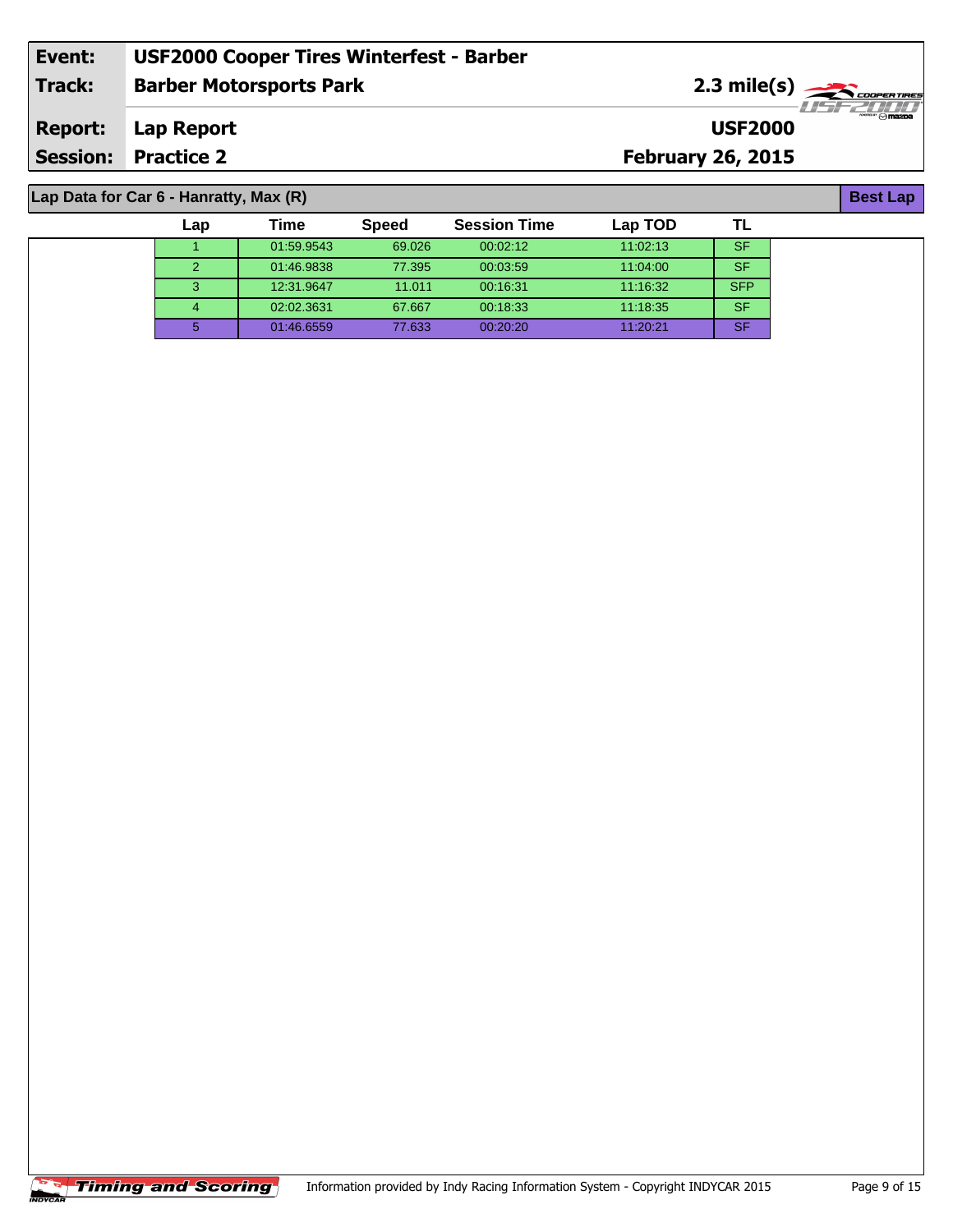| Event:         | <b>USF2000 Cooper Tires Winterfest - Barber</b> |                          |                                                               |  |  |  |  |
|----------------|-------------------------------------------------|--------------------------|---------------------------------------------------------------|--|--|--|--|
| <b>Track:</b>  | <b>Barber Motorsports Park</b>                  |                          | $2.3 \text{ mile(s)}$<br>·TEZULI                              |  |  |  |  |
| <b>Report:</b> | Lap Report                                      | <b>USF2000</b>           | $\overbrace{m\mathbf{a}\mathbf{x}\mathbf{p}}^{\text{source}}$ |  |  |  |  |
|                | <b>Session: Practice 2</b>                      | <b>February 26, 2015</b> |                                                               |  |  |  |  |
|                |                                                 |                          |                                                               |  |  |  |  |
|                | Lap Data for Car 80 - Thompson, Parker (R)      |                          |                                                               |  |  |  |  |

| Lap | Time       | <b>Speed</b> | <b>Session Time</b> | Lap TOD  |            |  |
|-----|------------|--------------|---------------------|----------|------------|--|
|     | 01:51.8373 | 74.036       | 00:01:59            | 11:02:01 | <b>SF</b>  |  |
|     | 01:41.0015 | 81.979       | 00:03:40            | 11:03:42 | <b>SF</b>  |  |
| З   | 12:46.4134 | 10.804       | 00:16:26            | 11:16:28 | <b>SFP</b> |  |
| Δ   | 02:04.7392 | 66.378       | 00:18:31            | 11:18:33 | <b>SF</b>  |  |
| 5   | 01:47.4785 | 77.039       | 00:20:19            | 11:20:20 | <b>SF</b>  |  |

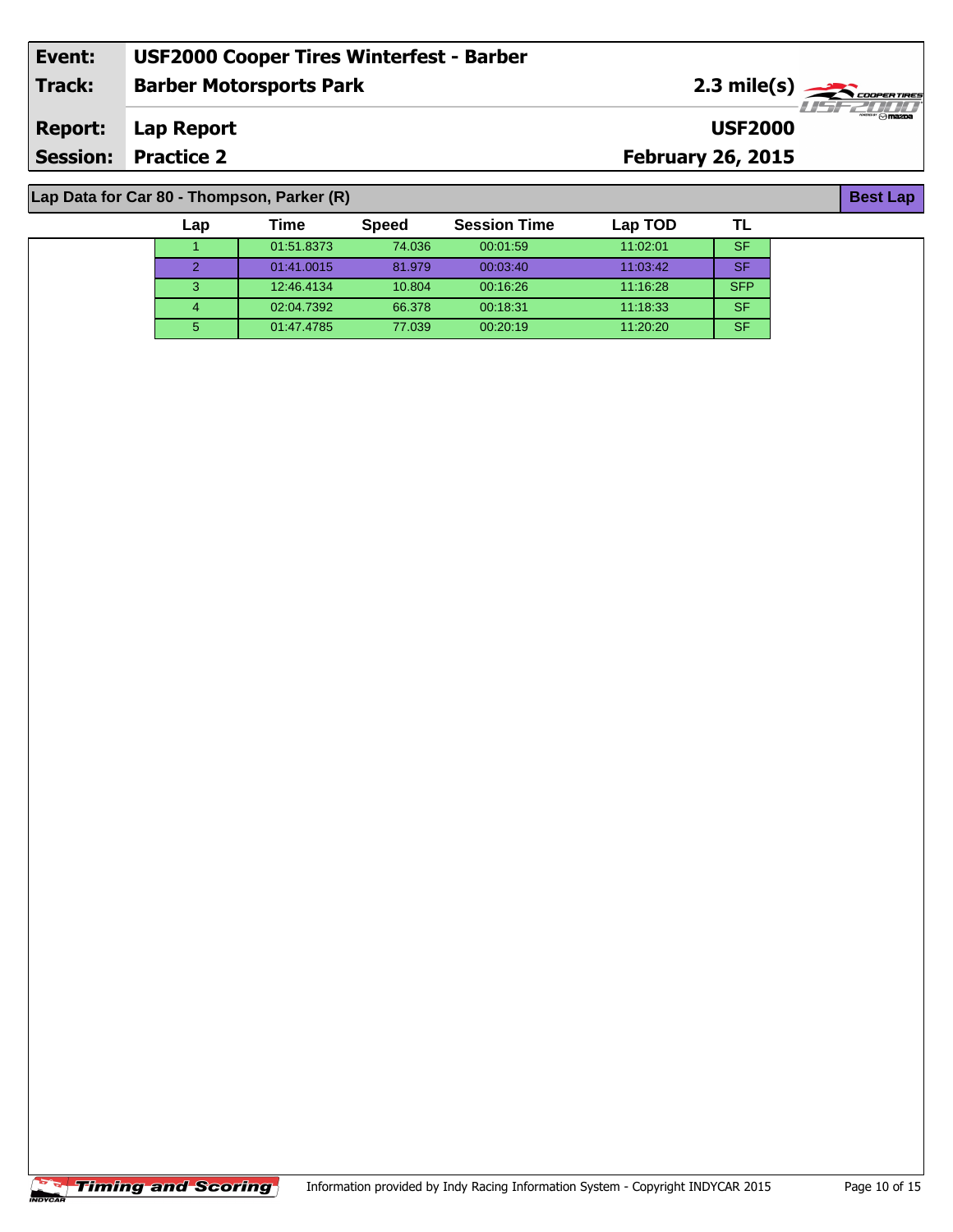| Event:          | <b>USF2000 Cooper Tires Winterfest - Barber</b> |                          |                  |
|-----------------|-------------------------------------------------|--------------------------|------------------|
| Track:          | <b>Barber Motorsports Park</b>                  |                          |                  |
| Report:         | Lap Report                                      | <b>USF2000</b>           | $\sqrt{n}$ mazpa |
| <b>Session:</b> | <b>Practice 2</b>                               | <b>February 26, 2015</b> |                  |
|                 |                                                 |                          |                  |

 01:59.3249 69.390 00:02:13 11:02:14 SF 01:46.7364 77.574 00:03:60 11:04:01 SF 12:32.5419 11.003 00:16:32 11:16:34 SFP 02:17.5295 60.205 00:18:50 11:18:51 SF 01:59.4992 69.289 00:20:49 11:20:51 SF

**Lap Time Speed Session Time Lap TOD**

## **Lap Data for Car 81 - Agren, Ayla (R)**

| <b>Best Lan</b> |
|-----------------|
|-----------------|

| <b>Timing and Scoring</b> | Information pro |
|---------------------------|-----------------|
|---------------------------|-----------------|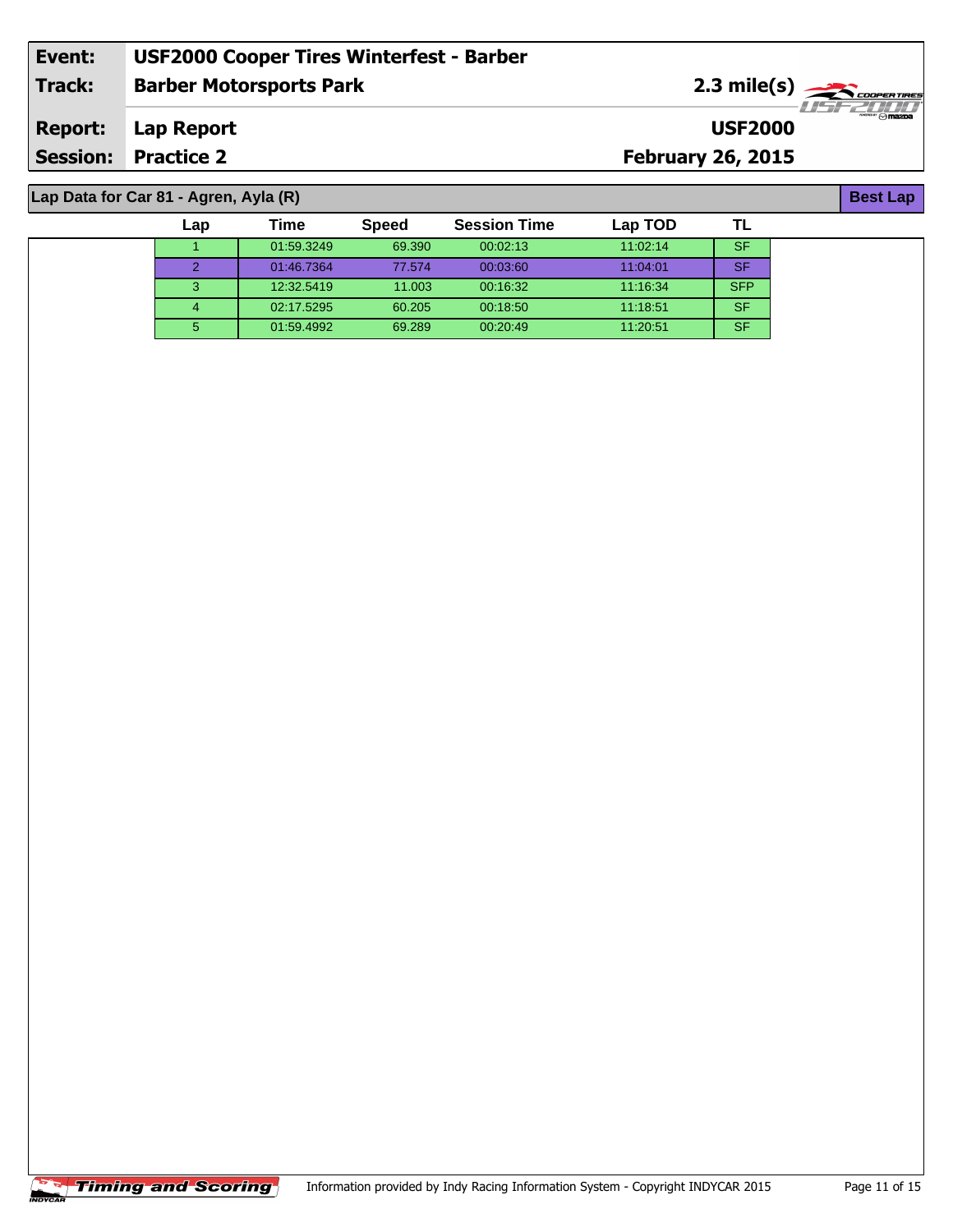| Event:          | <b>USF2000 Cooper Tires Winterfest - Barber</b> |                          |                  |
|-----------------|-------------------------------------------------|--------------------------|------------------|
| Track:          | <b>Barber Motorsports Park</b>                  |                          |                  |
| Report:         | Lap Report                                      | <b>USF2000</b>           | $\sqrt{n}$ mazpa |
| <b>Session:</b> | <b>Practice 2</b>                               | <b>February 26, 2015</b> |                  |
|                 |                                                 |                          |                  |

 01:51.7871 74.069 00:01:59 11:02:01 SF 01:40.1272 82.695 00:03:40 11:03:41 SF 12:46.6058 10.801 00:16:26 11:16:28 SFP 02:11.1381 63.140 00:18:37 11:18:39 SF 01:52.0847 73.873 00:20:29 11:20:31 SF

**Lap Time Speed Session Time Lap TOD**

**Lap Data for Car 82 - Gabin, Luke (R)**

**Best Lap**

|              | <b>Timing and Scoring</b> | Information provided by Indy Raci |
|--------------|---------------------------|-----------------------------------|
| <b>TYCAR</b> |                           |                                   |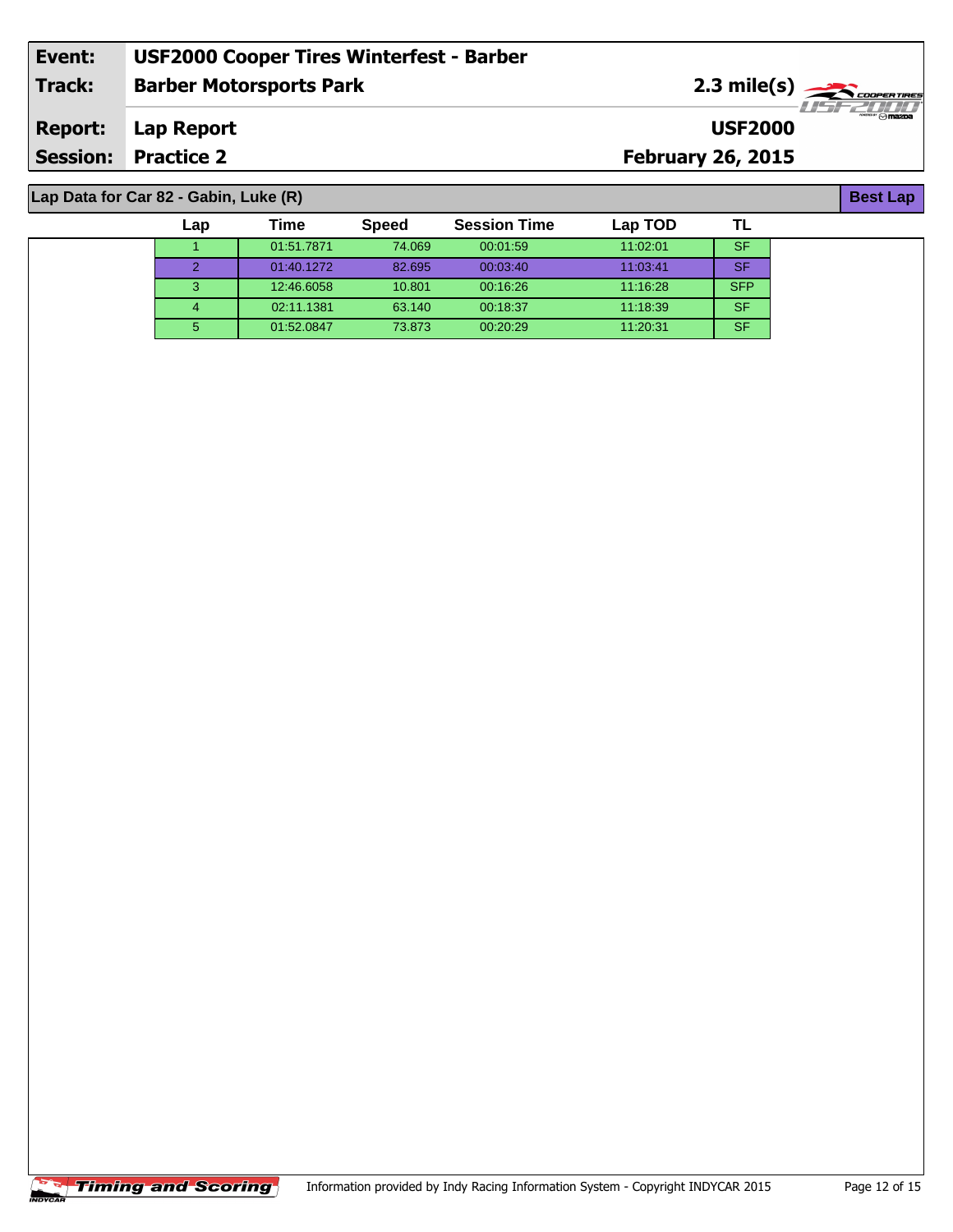| Event:         | <b>USF2000 Cooper Tires Winterfest - Barber</b> |                          |                       |
|----------------|-------------------------------------------------|--------------------------|-----------------------|
| <b>Track:</b>  | <b>Barber Motorsports Park</b>                  |                          | $2.3 \text{ mile(s)}$ |
| <b>Report:</b> | Lap Report                                      | <b>USF2000</b>           |                       |
|                | <b>Session: Practice 2</b>                      | <b>February 26, 2015</b> |                       |
|                |                                                 |                          |                       |
|                | Lap Data for Car 83 - Rickards, Garth (R)       |                          | <b>Best Lap</b>       |

| Lap | <b>Time</b> | <b>Speed</b> | <b>Session Time</b> | Lap TOD  |            |  |
|-----|-------------|--------------|---------------------|----------|------------|--|
|     | 01:53.9342  | 72.674       | 00:02:03            | 11:02:04 | <b>SF</b>  |  |
|     | 01:41.1329  | 81.872       | 00:03:44            | 11:03:46 | <b>SF</b>  |  |
|     | 12:43.3089  | 10.848       | 00:16:27            | 11:16:29 | <b>SFP</b> |  |
|     | 02:17.9726  | 60.012       | 00:18:45            | 11:18:47 | <b>SF</b>  |  |
| 5.  | 01:55.9638  | 71.402       | 00:20:41            | 11:20:43 | <b>SF</b>  |  |

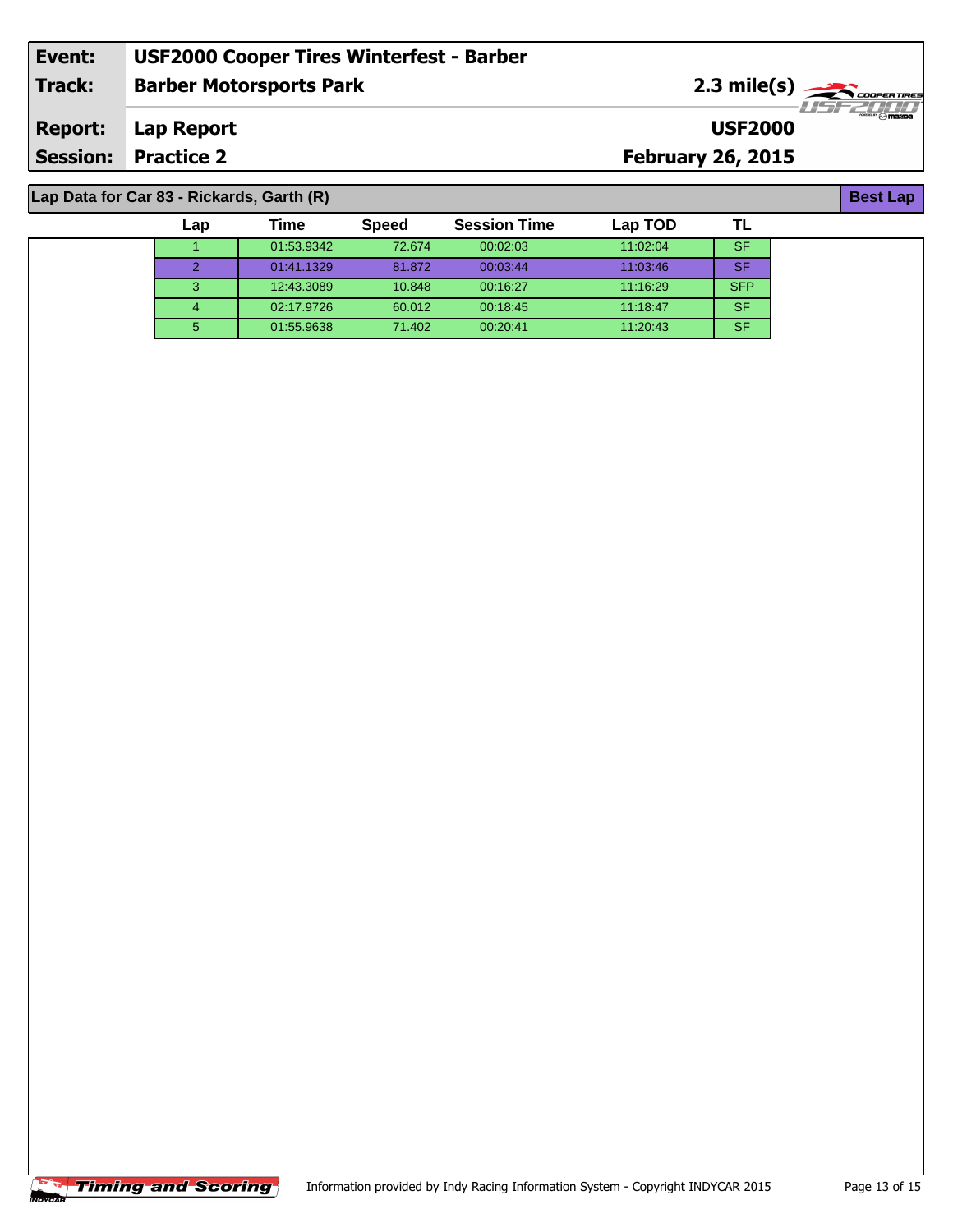| Event:         | <b>USF2000 Cooper Tires Winterfest - Barber</b> |                          |                       |
|----------------|-------------------------------------------------|--------------------------|-----------------------|
| <b>Track:</b>  | <b>Barber Motorsports Park</b>                  |                          | $2.3 \text{ mile(s)}$ |
| <b>Report:</b> | Lap Report                                      | <b>USF2000</b>           | $-1157771/11$         |
|                | <b>Session: Practice 2</b>                      | <b>February 26, 2015</b> |                       |
|                |                                                 |                          |                       |
|                | Lap Data for Car 84 - Lastochkin, Nikita (R)    |                          | <b>Best Lap</b>       |

| Lap | Time       | <b>Speed</b> | <b>Session Time</b> | Lap TOD  |            |  |
|-----|------------|--------------|---------------------|----------|------------|--|
|     | 01:58.7831 | 69.707       | 00:02:08            | 11:02:10 | SF         |  |
|     | 01:44.3313 | 79.363       | 00:03:53            | 11:03:54 | <b>SF</b>  |  |
|     | 12:35.7600 | 10.956       | 00:16:28            | 11:16:30 | <b>SFP</b> |  |
|     | 02:10.4053 | 63.494       | 00:18:39            | 11:18:41 | <b>SF</b>  |  |
| 5   | 01:54.1663 | 72.526       | 00:20:33            | 11:20:35 | <b>SF</b>  |  |